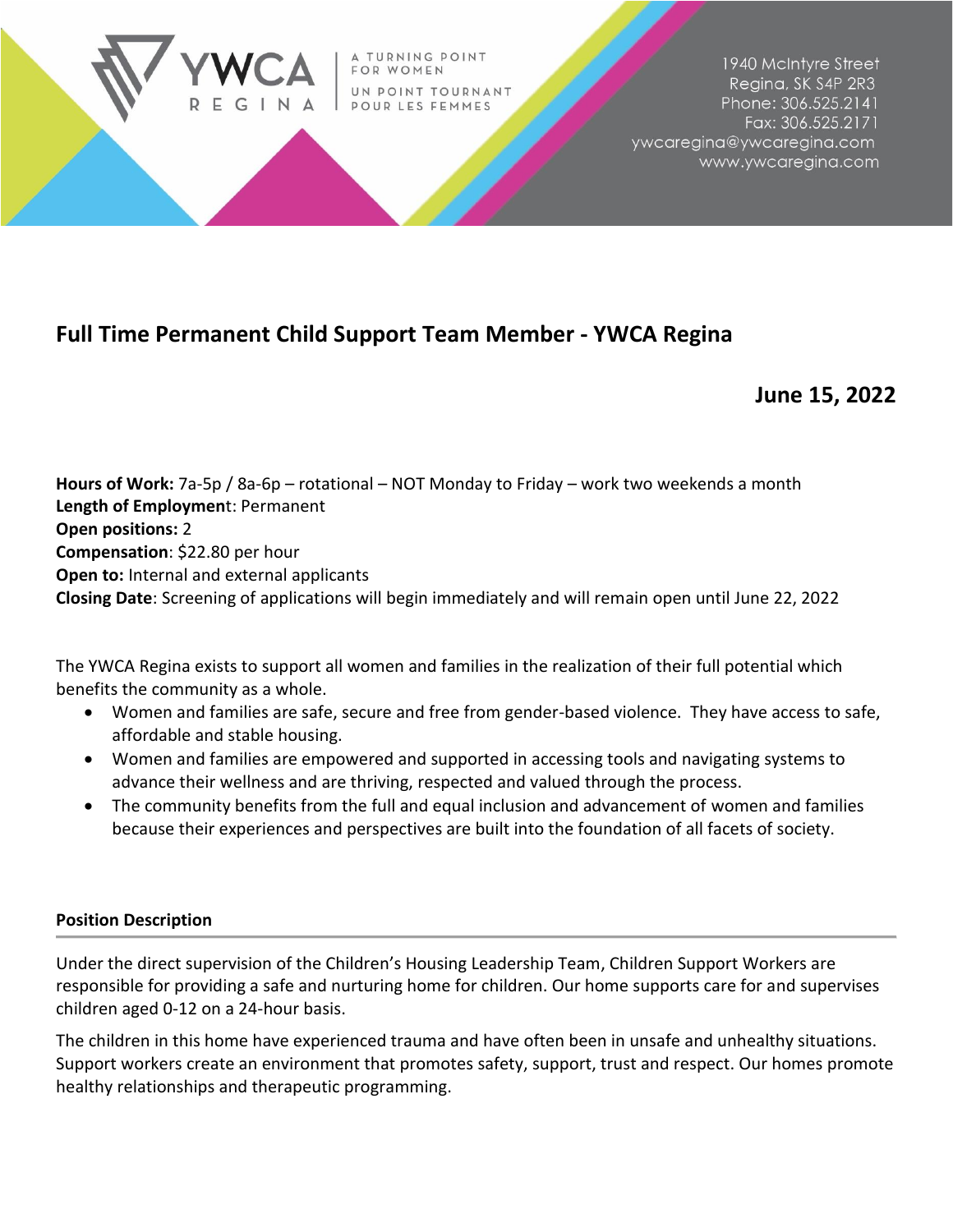#### **Duties and Responsibilities:**

#### **1. Program Implementation**

The primary role of the Child Support Worker is to implement the shelter program making the children's stay as positive as possible. Duties include:

- Ensure the proper care and safety of the children;
- Participate in the planning and implementation of structured activities for children;
- Supervise children during all daily activities, including meals, bedtimes, etc.;
- De-escalate situations and mediate during conflicts with children;
- Respond to the emotional needs of children in crisis;
- Follow a case plan for each child and document daily interactions;
- Ensure a safe and secure environment by following policies and procedures; and,
- Provide transportation as needed

# **2. House Maintenance**

The Child Support Workers are expected to work as a team to make sure the home runs efficiently. Duties include:

- Participate in household management including cooking, laundry, and cleaning;
- Maintain a high standard of health and safety procedures;

### **3. Administration and Reporting**

The Child Support Workers report accurate and necessary information to ensure proper case planning and processes

These include:

- Document incidents;
- Daily shift documentation and overview;
- Keep an accurate logbook of activities;
- Attend staff meetings; and,
- Other duties as may be required from time to time
- Effective communication and confidentiality
- **4. Engagement with Indigenous Communities and Culture** 
	- Child Support Workers are expected to work towards developing familiarity with Indigenous cultural traditions and an engagement with Indigenous people and communities.

### **5. Other duties**

### **Qualifications:**

- Understanding of developmental stages and needs of children;
- Experience working with Indigenous communities and cultures;
- Ability to effectively care for children of various ages who are coping with family crises, change and separation;
- Training in Mandt system and Gentle teaching is an asset;
- Demonstrated respect for children and families of various backgrounds;
- Ability to set effective limits in the performance of duties;
- Skill in problem-solving, managing multiple demands, and responding appropriately to incidents and needs as they arise;
- Effective oral and written communication skills;
- Ability to work independently and as part of a team;
- Valid Saskatchewan driver's license;
- CPR Certification (Level C);
- A degree or certificate in a related field